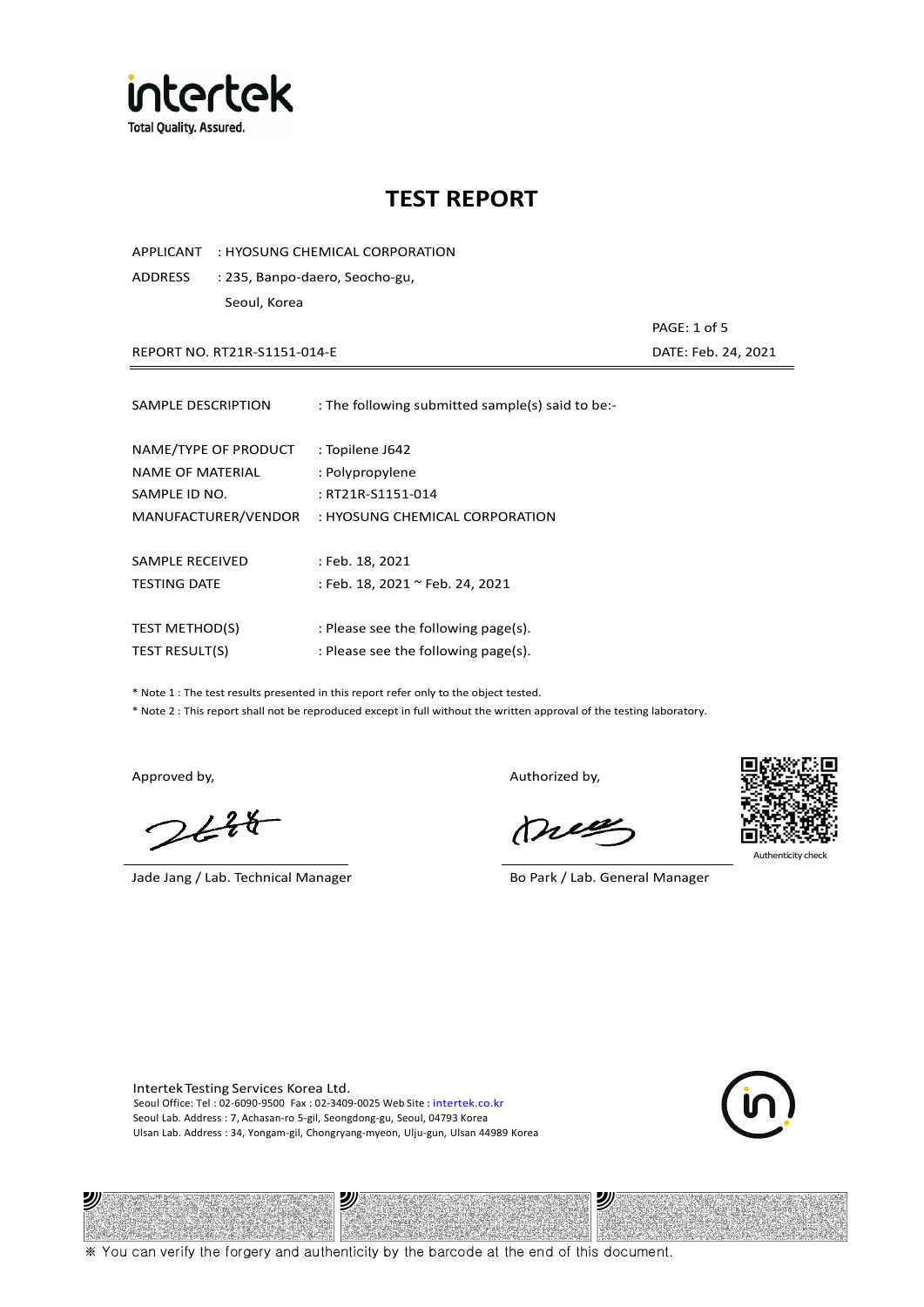

REPORT NO. RT21R-S1151-014-E DATE: Feb. 24, 2021

PAGE: 2 of 5

SAMPLE ID NO. : RT21R-S1151-014

SAMPLE DESCRIPTION : Topilene J642

| <b>TEST ITEM</b>                        | <b>UNIT</b> | <b>TEST METHOD</b>                                                                                                                          | <b>MDL</b>     | <b>RESULT</b> |
|-----------------------------------------|-------------|---------------------------------------------------------------------------------------------------------------------------------------------|----------------|---------------|
| Cadmium (Cd)                            | mg/kg       | With reference to<br>IEC 62321-5 Edition 1.0: 2013.                                                                                         | 0.5            | N.D.          |
| Lead (Pb)                               | mg/kg       | by acid digestion and<br>determined by ICP-OES                                                                                              | 5              | N.D.          |
| Mercury (Hg)                            | mg/kg       | With reference to<br>IEC 62321-4 : 2013/AMD1 :<br>2017, by acid digestion and<br>determined by ICP-OES                                      | $\overline{2}$ | N.D.          |
| Hexavalent Chromium (Cr <sup>6+</sup> ) | mg/kg       | With reference to<br>IEC 62321-7-2<br>Edition 1.0 : 2017,<br>by alkaline/toluene digestion<br>and determined by UV-VIS<br>Spectrophotometer | 8              | N.D.          |
| Polybrominated Biphenyl (PBBs)          |             |                                                                                                                                             |                |               |
| Monobromobiphenyl                       | mg/kg       |                                                                                                                                             | 5              | N.D.          |
| Dibromobiphenyl                         | mg/kg       |                                                                                                                                             | 5              | N.D.          |
| Tribromobiphenyl                        | mg/kg       |                                                                                                                                             | 5              | N.D.          |
| Tetrabromobiphenyl                      | mg/kg       | With reference to                                                                                                                           | 5              | N.D.          |
| Pentabromobiphenyl                      | mg/kg       | IEC 62321-6 Edition 1.0: 2015,                                                                                                              | 5              | N.D.          |
| Hexabromobiphenyl                       | mg/kg       | by solvent extraction and                                                                                                                   | 5              | N.D.          |
| Heptabromobiphenyl                      | mg/kg       | determined by GC/MS                                                                                                                         | 5              | N.D.          |
| Octabromobiphenyl                       | mg/kg       |                                                                                                                                             | 5              | N.D.          |
| Nonabromobiphenyl                       | mg/kg       |                                                                                                                                             | 5              | N.D.          |
| Decabromobiphenyl                       | mg/kg       |                                                                                                                                             | 5              | N.D.          |
| Polybrominated Diphenyl Ether (PBDEs)   |             |                                                                                                                                             |                |               |
| Monobromodiphenyl ether                 | mg/kg       |                                                                                                                                             | 5              | N.D.          |
| Dibromodiphenyl ether                   | mg/kg       |                                                                                                                                             | 5              | N.D.          |
| Tribromodiphenyl ether                  | mg/kg       |                                                                                                                                             | 5              | N.D.          |
| Tetrabromodiphenyl ether                | mg/kg       | With reference to                                                                                                                           | $\overline{5}$ | N.D.          |
| Pentabromodiphenyl ether                | mg/kg       | IEC 62321-6 Edition 1.0: 2015,                                                                                                              | 5              | N.D.          |
| Hexabromodiphenyl ether                 | mg/kg       | by solvent extraction and                                                                                                                   | 5              | N.D.          |
| Heptabromodiphenyl ether                | mg/kg       | determined by GC/MS                                                                                                                         | 5              | N.D.          |
| Octabromodiphenyl ether                 | mg/kg       |                                                                                                                                             | 5              | N.D.          |
| Nonabromodiphenyl ether                 | mg/kg       |                                                                                                                                             | 5              | N.D.          |
| Decabromodiphenyl ether                 | mg/kg       |                                                                                                                                             | 5              | N.D.          |

Tested by : Jooyeon Lee, Chano Kim, Hayan Park

Notes : mg/kg = ppm = parts per million  $<$  = Less than N.D. = Not detected ( <MDL )

沙

MDL = Method detection limit

Intertek Testing Services Korea Ltd. Seoul Office: Tel : 02-6090-9500 Fax : 02-3409-0025 Web Site : intertek.co.kr Seoul Lab. Address : 7, Achasan-ro 5-gil, Seongdong-gu, Seoul, 04793 Korea Ulsan Lab. Address : 34, Yongam-gil, Chongryang-myeon, Ulju-gun, Ulsan 44989 Korea

沙



沙

※ You can verify the forgery and authenticity by the barcode at the end of this document.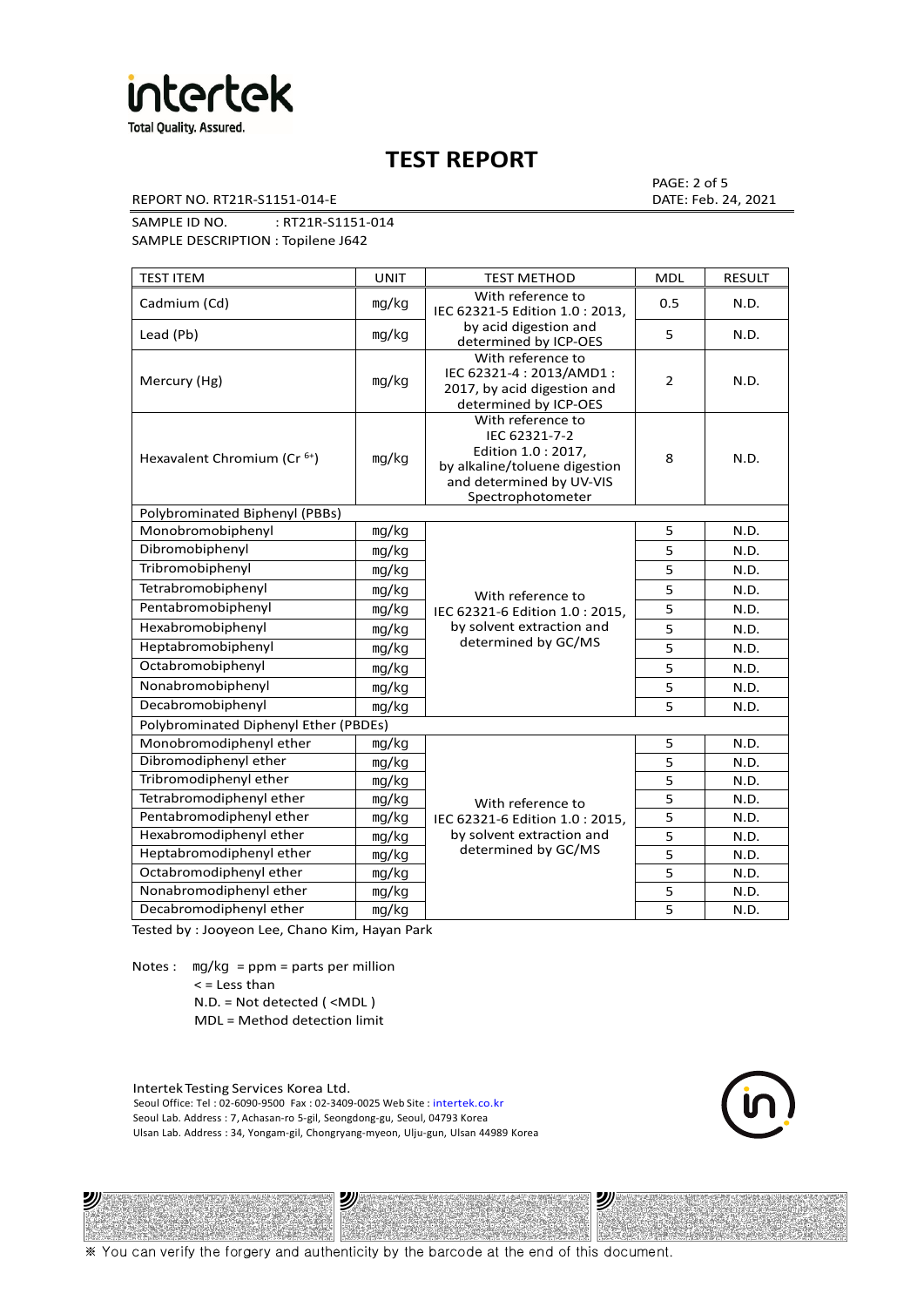

REPORT NO. RT21R-S1151-014-E DATE: Feb. 24, 2021

PAGE: 3 of 5

SAMPLE ID NO. : RT21R-S1151-014 SAMPLE DESCRIPTION : Topilene J642

| <b>TEST ITEM</b>                     | CAS NO.       | <b>UNIT</b> | <b>TEST METHOD</b>                                      | <b>MDL</b> | <b>RESULT</b> |
|--------------------------------------|---------------|-------------|---------------------------------------------------------|------------|---------------|
| Dibutyl phthalate<br>(DBP)           | $84 - 74 - 2$ | mq/kg       | With reference to<br>IEC 62321-8<br>Edition 1.0 : 2017, | 50         | N.D.          |
| Di(2-ethylhexyl) phthalate<br>(DEHP) | 117-81-7      | mg/kg       |                                                         | 50         | N.D.          |
| Benzyl butyl phthalate<br>(BBP)      | 85-68-7       | mg/kg       | by solvent extraction<br>and determined by<br>GC/MS     | 50         | N.D.          |
| Diisobutyl phthalate<br>(DIBP)       | $84 - 69 - 5$ | mg/kg       |                                                         | 50         | N.D.          |

Tested by : Hayan Park

Notes :  $mq/kg = ppm = parts per million$  $<$  = Less than N.D. = Not detected ( <MDL ) MDL = Method detection limit

\* View of sample as received;-

ツリ



Intertek Testing Services Korea Ltd. Seoul Office: Tel : 02-6090-9500 Fax : 02-3409-0025 Web Site : intertek.co.kr Seoul Lab. Address : 7, Achasan-ro 5-gil, Seongdong-gu, Seoul, 04793 Korea Ulsan Lab. Address : 34, Yongam-gil, Chongryang-myeon, Ulju-gun, Ulsan 44989 Korea

沙



沙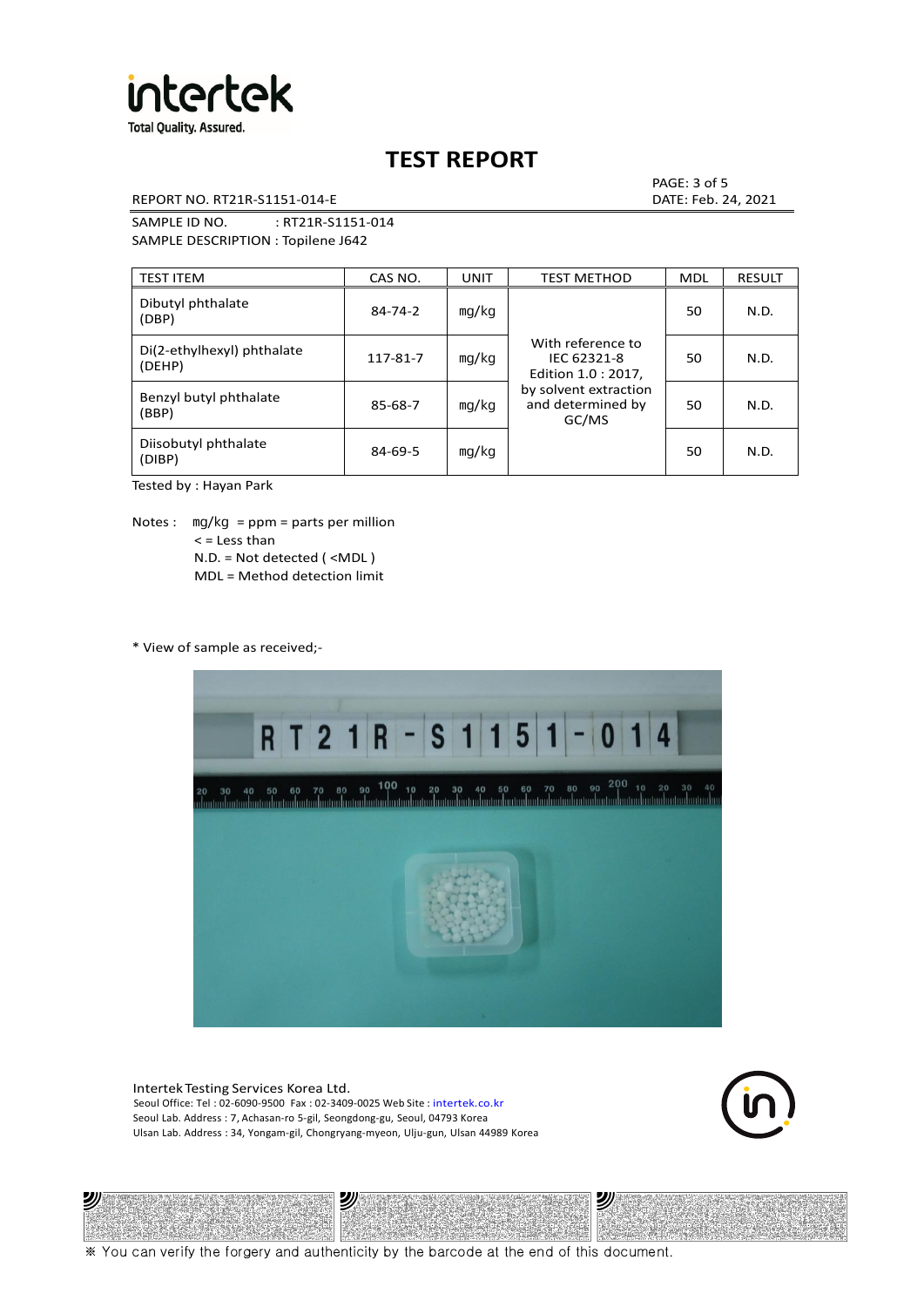

**Total Quality. Assured.** 

# **TEST REPORT**

REPORT NO. RT21R-S1151-014-E DATE: Feb. 24, 2021

PAGE: 4 of 5

SAMPLE ID NO. : RT21R-S1151-014 SAMPLE DESCRIPTION : Topilene J642



### Remarks :

沙

| . | 1 : List of appropriate acid : |                                                                     |
|---|--------------------------------|---------------------------------------------------------------------|
|   | Material                       | Acid added for digestion                                            |
|   | Polymers                       | $HNO3$ , HCl, HF, H <sub>2</sub> O <sub>2</sub> , H3BO <sub>3</sub> |
|   | Metals                         | $HNO3$ , HCl, HF                                                    |
|   | Electronics                    | $HNO3$ , HCl, H <sub>2</sub> O <sub>2</sub> , HBF <sub>4</sub>      |

\*2 : The samples were dissolved totally by pre-conditioning method according to above flow chart.

Intertek Testing Services Korea Ltd. Seoul Office: Tel : 02-6090-9500 Fax : 02-3409-0025 Web Site : intertek.co.kr Seoul Lab. Address : 7, Achasan-ro 5-gil, Seongdong-gu, Seoul, 04793 Korea Ulsan Lab. Address : 34, Yongam-gil, Chongryang-myeon, Ulju-gun, Ulsan 44989 Korea

沙



沙 竆